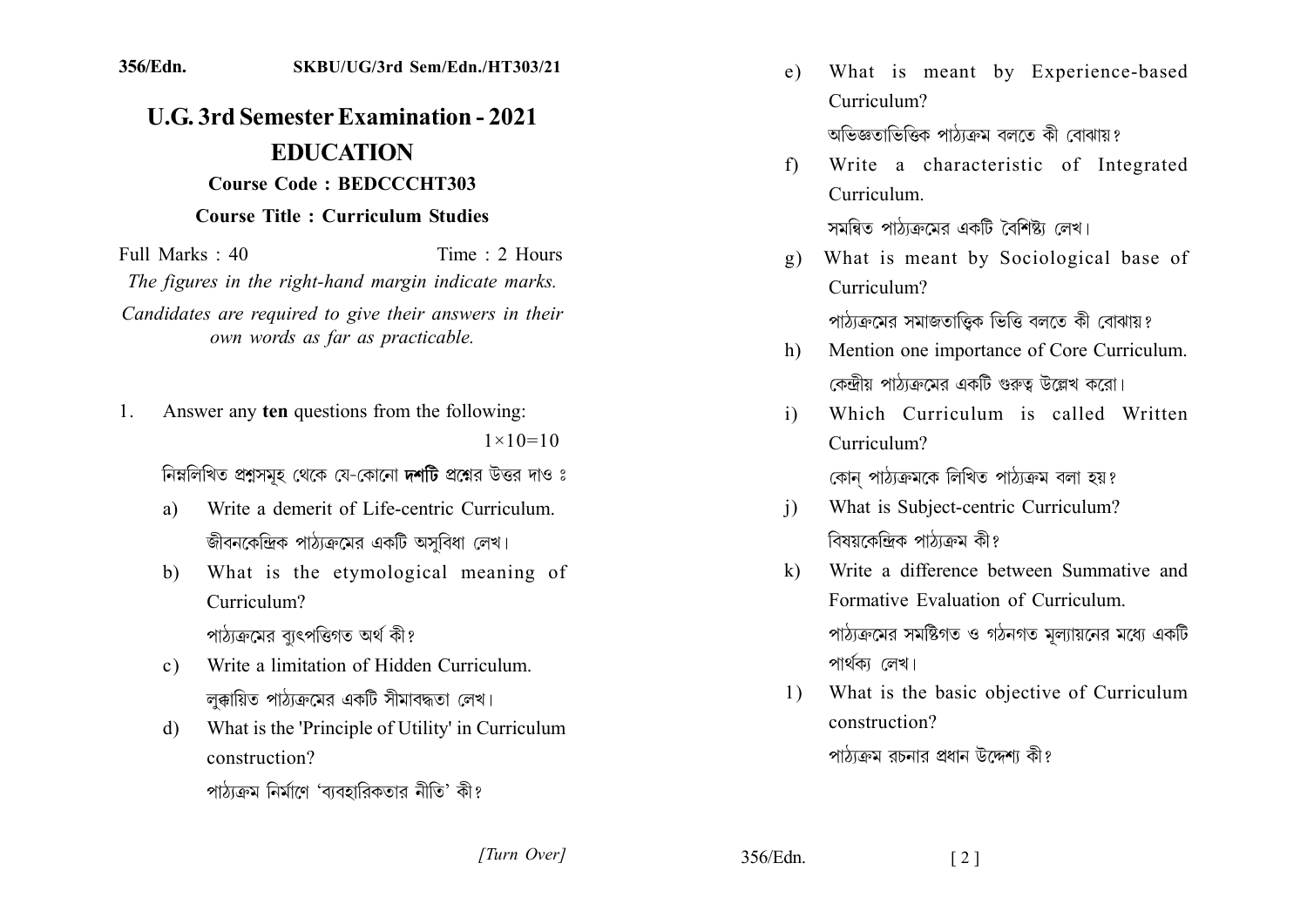- Write a limitation of Traditional Curriculum  $m)$ গতানুগতিক পাঠ্যক্রমের একটি সীমাবদ্ধতা লেখ।
- What is the difference between Curriculum and  $n)$ Syllabus?

পাঠ্যক্রম ও পাঠ্যসচীর মধ্যে পার্থক্য কী?

- Why does Modern Curriculum focus on child  $\Omega$ ) psychology? আধনিক পাঠ্যক্রম কেন শিশুর মনস্তত্তের ওপর গুরুত্ব দেয়?
- Answer any five questions from the following: 2.  $2 \times 5 = 10$

নিম্নলিখিত প্রশ্নসমূহ থেকে যে-কোনো পাঁচটি প্রশ্নের উত্তর দাও ঃ

Write two characteristics of Curriculum a) Evaluation

পাঠ্যক্রম মল্যায়নের দটি বৈশিষ্ট্য লেখ।

- What type of Curriculum was given importance  $h)$ in Indian Education Commission? ভারতীয় শিক্ষা কমিশনে কী ধরনের পাঠ্যক্রমকে গুরুত্ব দেওয়া হয়েছে?
- Give a definition of Curriculum  $\mathbf{c}$ ) পাঠ্যক্রমের একটি সংজ্ঞা দাও।
- Write two differences between Explicit and  $\mathbf{d}$ Implicit Curriculum. ব্যক্ত ও অব্যক্ত পাঠ্যক্রমের মধ্যে দুটি পার্থক্য লেখ।

 $\begin{bmatrix} 3 \end{bmatrix}$ 

- What is meant by Core Curriculum?  $e)$ কেন্দ্ৰীয় পাঠ্যক্ৰম বলতে কী বোঝায়?
- Write any two characteristics of Curriculum.  $f$ পাঠ্যক্রমের যে কোনো দুটি বৈশিষ্ট্য লেখ।
- What is meant by Bases of Curriculum?  $g)$ পাঠ্যক্রমের ভিত্তি বলতে কী বোঝায়?
- What is 'Principle of Activity' in Curriculum  $h)$ construction?

পাঠাক্রম নির্মাণে কর্মকেন্দিকতার নীতি কী?

Answer any two questions from the following:  $3<sub>1</sub>$  $5 \times 2 = 10$ 

নিম্নলিখিত প্রশ্নসমূহ থেকে যে-কোনো দুটি প্রশ্নের উত্তর দাও ঃ

Write a short note on Philosophical Base of a) Curriculum.

পাঠাক্রমের দার্শনিক ভিত্তির ওপর একটি সংক্ষিপ্ত টীকা লেখ।

Discuss the differences between Traditional  $b)$ and Modern Curriculum

গতানুগতিক ও আধুনিক পাঠ্যক্ৰমের মধ্যে পাৰ্থক্যগুলি আলোচনা কর।

Briefly discuss different functions of  $c)$ Curriculum.

পাঠাক্রমের বিভিন্ন কাজগুলি বিস্তারিত আলোচনা কর।

356/Edn.